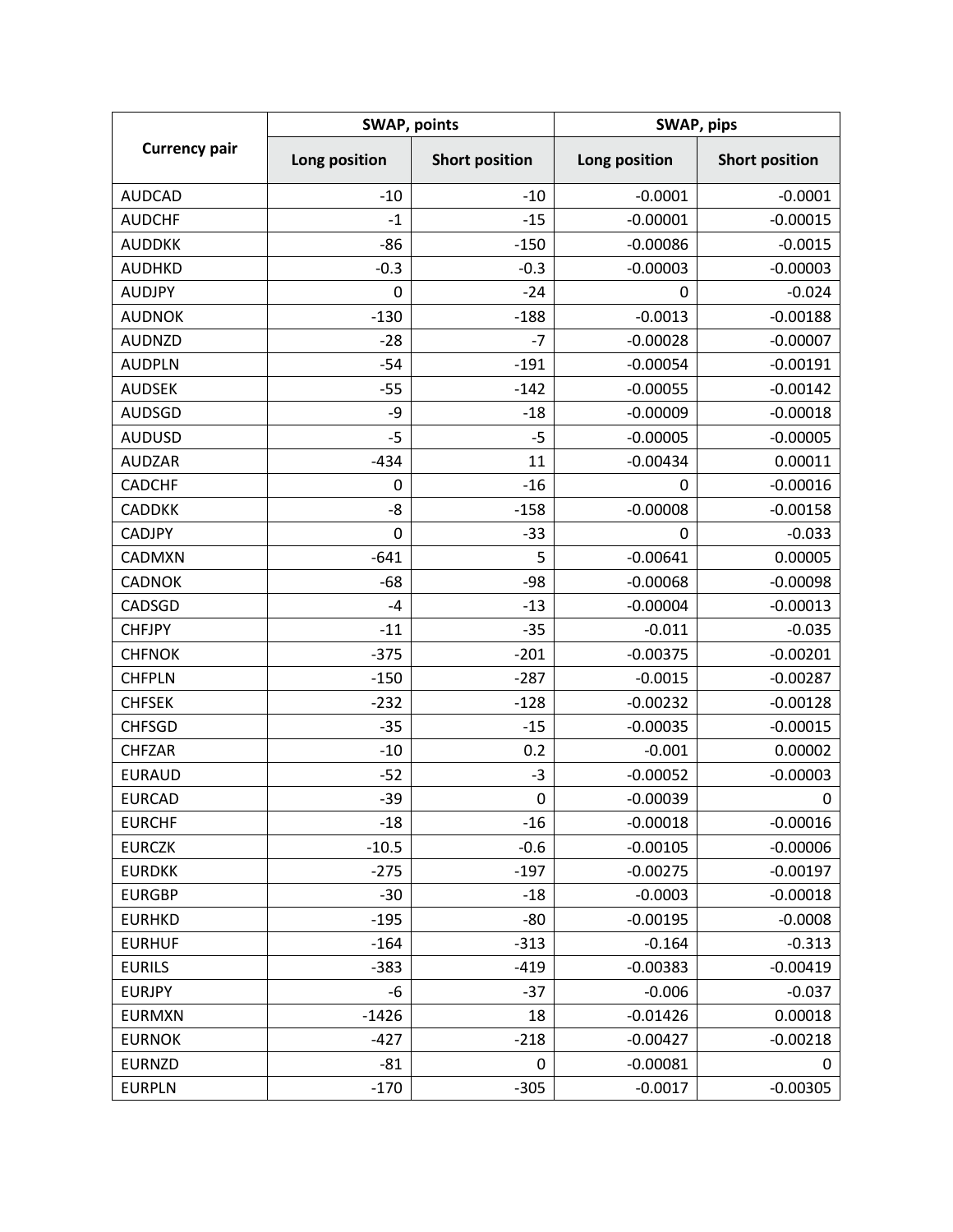| <b>EURRUB</b> | $-4567$          | 97      | $-0.04567$       | 0.00097    |
|---------------|------------------|---------|------------------|------------|
| <b>EURSEK</b> | $-274$           | $-141$  | $-0.00274$       | $-0.00141$ |
| <b>EURSGD</b> | $-41$            | $-16$   | $-0.00041$       | $-0.00016$ |
| <b>EURTRY</b> | $-699$           | 12      | $-0.00699$       | 0.00012    |
| <b>EURUSD</b> | $-25$            | 0       | $-0.00025$       | 0          |
| <b>EURZAR</b> | $-1057$          | 23      | $-0.01057$       | 0.00023    |
| <b>GBPAUD</b> | $-61$            | $-14$   | $-0.00061$       | $-0.00014$ |
| <b>GBPCAD</b> | $-46$            | -9      | $-0.00046$       | $-0.00009$ |
| <b>GBPCHF</b> | $-22$            | $-22$   | $-0.00022$       | $-0.00022$ |
| <b>GBPDKK</b> | $-313$           | $-253$  | $-0.00313$       | $-0.00253$ |
| <b>GBPJPY</b> | 0                | $-46$   | 0                | $-0.046$   |
| <b>GBPNOK</b> | $-487$           | $-300$  | $-0.00487$       | $-0.003$   |
| <b>GBPNZD</b> | $-92$            | $-1$    | $-0.00092$       | $-0.00001$ |
| <b>GBPPLN</b> | $-193$           | $-353$  | $-0.00193$       | $-0.00353$ |
| <b>GBPSEK</b> | $-320$           | $-212$  | $-0.0032$        | $-0.00212$ |
| <b>GBPSGD</b> | $-48$            | $-26$   | $-0.00048$       | $-0.00026$ |
| <b>GBPTRY</b> | $-767$           | 10      | $-0.00767$       | 0.0001     |
| <b>GBPUSD</b> | $-29$            | -3      | $-0.00029$       | $-0.00003$ |
| <b>GBPZAR</b> | $-1179$          | 19      | $-0.01179$       | 0.00019    |
| <b>HKDJPY</b> | $\overline{2}$   | $-518$  | 0.00002          | $-0.00518$ |
| <b>MXNJPY</b> | 4                | $-314$  | 0.00004          | $-0.00314$ |
| <b>NOKJPY</b> | $\mathbf 0$      | $-380$  | $\mathbf 0$      | $-0.0038$  |
| <b>NOKSEK</b> | $-24$            | $-29$   | $-0.00024$       | $-0.00029$ |
| <b>NZDCAD</b> | $-3$             | $-22$   | $-0.00003$       | $-0.00022$ |
| <b>NZDCHF</b> | 0                | $-23$   | 0                | $-0.00023$ |
| <b>NZDJPY</b> | $\pmb{0}$        | $-32$   | $\mathbf 0$      | $-0.032$   |
| <b>NZDSEK</b> | $\overline{2}$   | $-137$  | 0.00002          | $-0.00137$ |
| <b>NZDSGD</b> | $-4$             | $-30$   | $-0.00004$       | $-0.0003$  |
| <b>NZDUSD</b> | $-1$             | $-14$   | $-0.00001$       | $-0.00014$ |
| <b>PLNJPY</b> | 0                | $-1050$ | $\mathbf 0$      | $-0.105$   |
| SGDJPY        | $\mathbf 0$      | $-27$   | $\boldsymbol{0}$ | $-0.027$   |
| <b>TRYJPY</b> | $\boldsymbol{0}$ | $-16$   | 0                | $-0.016$   |
| <b>USDCAD</b> | $-13$            | -9      | $-0.00013$       | $-0.00009$ |
| <b>USDCHF</b> | $\mathbf 0$      | $-20$   | 0                | $-0.0002$  |
| <b>USDCNH</b> | $-22$            | $-117$  | $-0.00022$       | $-0.00117$ |
| <b>USDCZK</b> | $-4.7$           | $-2$    | $-0.00047$       | $-0.0002$  |
| <b>USDDKK</b> | $-120$           | $-224$  | $-0.0012$        | $-0.00224$ |
| <b>USDHKD</b> | $-3$             | $-11.9$ | $-0.00003$       | $-0.00012$ |
| <b>USDHUF</b> | -88              | $-312$  | $-0.088$         | $-0.312$   |
| <b>USDILS</b> | $-287$           | $-412$  | $-0.00287$       | $-0.00412$ |
| <b>USDJPY</b> | $\pmb{0}$        | $-42$   | $\pmb{0}$        | $-0.042$   |